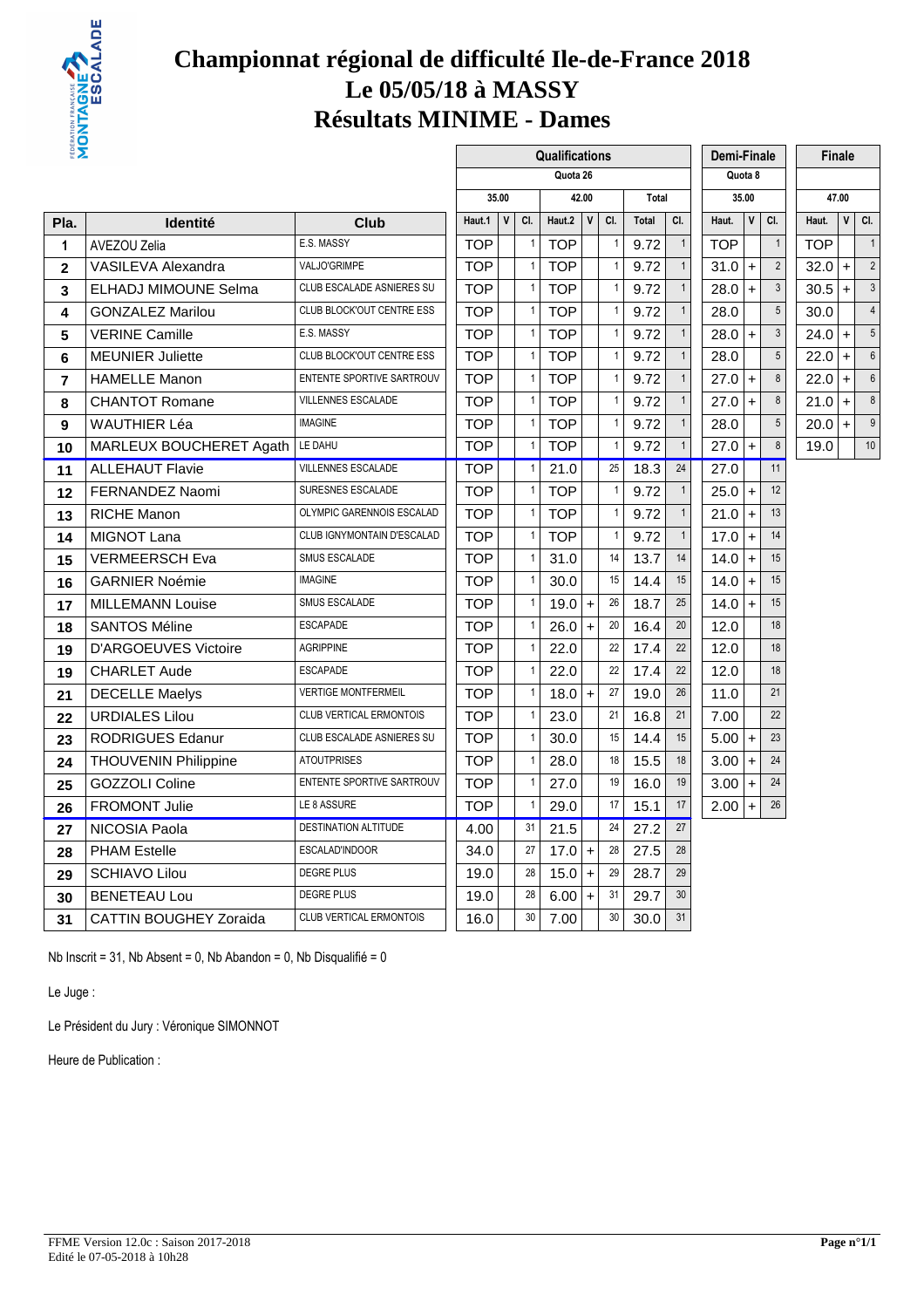

# **Championnat régional de difficulté Ile-de-France 2018 Le 05/05/18 à MASSY Résultats MINIME - Hommes**

 $\Gamma$ 

| ₩Σ             |                           |                                 |            |              |              | Qualifications |              |                |       |                | Demi-Finale |              |                 |         | Finale       |                |
|----------------|---------------------------|---------------------------------|------------|--------------|--------------|----------------|--------------|----------------|-------|----------------|-------------|--------------|-----------------|---------|--------------|----------------|
|                |                           |                                 |            |              |              | Quota 26       |              |                |       |                |             | Quota 8      |                 |         |              |                |
|                |                           |                                 |            | 35.00        |              |                | 45.00        |                | Total |                |             | 50.00        |                 |         | 39.00        |                |
| Pla.           | <b>Identité</b>           | <b>Club</b>                     | Haut.1     | $\mathsf{V}$ | CI.          | Haut.2         | $\mathsf{v}$ | CI.            | Total | CI.            | Haut.       | $\mathsf{V}$ | CI.             | Haut.   | $\mathsf{V}$ | CI.            |
| 1              | <b>SHANKLAND Pierre</b>   | E.S. MASSY                      | <b>TOP</b> |              | 1            | <b>TOP</b>     |              | $\overline{1}$ | 11.0  | $\overline{1}$ | 48.0        | $\ddot{}$    | $\mathbf{1}$    | 36.0    |              | $\overline{1}$ |
| $\mathbf{2}$   | <b>ROLAND Emile</b>       | <b>USBY ESCALADE</b>            | <b>TOP</b> |              | $\mathbf{1}$ | <b>TOP</b>     |              | $\overline{1}$ | 11.0  | $\mathbf{1}$   | 48.0        |              | $\overline{4}$  | 25.0    | $\ddot{}$    | $\tilde{z}$    |
| 3              | <b>DUFAYET Gabriel</b>    | E.S. MASSY                      | <b>TOP</b> |              | $\mathbf{1}$ | <b>TOP</b>     |              | $\mathbf{1}$   | 11.0  | $\mathbf{1}$   | 46.0        |              | 5               | 25.0    | $+$          | $\overline{2}$ |
| 3              | <b>JEGOU Francis</b>      | <b>USBY ESCALADE</b>            | <b>TOP</b> |              | $\mathbf{1}$ | <b>TOP</b>     |              | $\overline{1}$ | 11.0  | $\mathbf{1}$   | 46.0        |              | $\overline{5}$  | 25.0    | $+$          | $\tilde{2}$    |
| 5              | <b>BOJMAN Adam</b>        | <b>USBY ESCALADE</b>            | <b>TOP</b> |              | $\mathbf{1}$ | <b>TOP</b>     |              | $\overline{1}$ | 11.0  | $\mathbf{1}$   | 44.0        | $+$          | $\overline{7}$  | $25.0+$ |              | $\tilde{2}$    |
| 6              | D ANTERROCHES Tristan     | LE 8 ASSURE                     | <b>TOP</b> |              | 1            | <b>TOP</b>     |              | $\mathbf{1}$   | 11.0  | $\mathbf{1}$   | 43.0        | $\ddot{}$    | 8               | 25.0    |              | $\epsilon$     |
| $\overline{7}$ | <b>KEODARA Antoine</b>    | E.S. MASSY                      | <b>TOP</b> |              | 1            | <b>TOP</b>     |              | $\mathbf{1}$   | 11.0  | $\mathbf{1}$   | 48.0        | $\ddot{}$    | $\mathbf{1}$    | 24.0    |              | $\overline{7}$ |
| 8              | <b>VENEAULT Loris</b>     | CLUB BLOCK'OUT CENTRE ESS       | <b>TOP</b> |              |              | <b>TOP</b>     |              | $\mathbf{1}$   | 11.0  | $\mathbf{1}$   | 48.0        | $\ddot{}$    | $\mathbf{1}$    | 23.0    |              | $\epsilon$     |
| 9              | SAURA DEL FABBRO Jérémy   | CLUB IGNYMONTAIN D'ESCALAD      | <b>TOP</b> |              | $\mathbf{1}$ | <b>TOP</b>     |              | $\overline{1}$ | 11.0  | $\mathbf{1}$   | 39.0        |              | $\overline{9}$  |         |              |                |
| 10             | <b>RIBEIRO Matthias</b>   | <b>IMAGINE</b>                  | <b>TOP</b> |              | $\mathbf{1}$ | <b>TOP</b>     |              | $\mathbf{1}$   | 11.0  | $\mathbf{1}$   | 30.0        | $+$          | 10              |         |              |                |
| 10             | <b>BALHADERE Matthieu</b> | ESCALAD'INDOOR                  | <b>TOP</b> |              | $\mathbf{1}$ | <b>TOP</b>     |              | $\overline{1}$ | 11.0  | $\mathbf{1}$   | 30.0        | $+$          | 10 <sup>1</sup> |         |              |                |
| 10             | FERREIRA RENOUX Nuno      | SURESNES ESCALADE               | <b>TOP</b> |              | $\mathbf{1}$ | <b>TOP</b>     |              | $\overline{1}$ | 11.0  | $\mathbf{1}$   | 30.0        | $+$          | 10 <sup>1</sup> |         |              |                |
| 13             | <b>DESLOGES Thibaud</b>   | E.S. MASSY                      | <b>TOP</b> |              | $\mathbf{1}$ | 40.0           |              | 20             | 16.6  | 20             | 30.0        | $+$          | 10              |         |              |                |
| 14             | JANOT DUPAS Hippolyte     | ENTENTE SPORTIVE SARTROUV       | <b>TOP</b> |              | 1            | <b>TOP</b>     |              | $\overline{1}$ | 11.0  | $\overline{1}$ | 26.0        |              | 14              |         |              |                |
| 15             | <b>CHAROING Lucas</b>     | CLUB ESCALADE ASNIERES SU       | <b>TOP</b> |              | $\mathbf{1}$ | 40.0           | $\ddot{}$    | 19             | 16.0  | 19             | 25.0        | $+$          | 15              |         |              |                |
| 16             | <b>DETHOOR Lucas</b>      | LE DAHU                         | <b>TOP</b> |              | $\mathbf{1}$ | 40.0           |              | 20             | 16.6  | 20             | 23.0        | $+$          | 16              |         |              |                |
| 17             | RATINEY JACQUEMARD Saty   | ESCALAD'INDOOR                  | <b>TOP</b> |              | $\mathbf{1}$ | <b>TOP</b>     |              | $\overline{1}$ | 11.0  | $\mathbf{1}$   | 23.0        |              | 17              |         |              |                |
| 18             | <b>PLOMION Baptiste</b>   | LEVALLOIS SPORTING CLUB         | <b>TOP</b> |              | $\mathbf{1}$ | 24.0           | $+$          | 23             | 17.8  | 23             | 23.0        |              | 17              |         |              |                |
| 19             | <b>THOMAIN Sacha</b>      | <b>VERTICAL PLUS</b>            | <b>TOP</b> |              | $\mathbf{1}$ | 24.0           | $\ddot{}$    | 23             | 17.8  | 23             | 22.0        | $+$          | 19              |         |              |                |
| 20             | <b>CRETE Tim</b>          | <b>2APN GRIMPE</b>              | <b>TOP</b> |              | 1            | <b>TOP</b>     |              | $\overline{1}$ | 11.0  | $\mathbf{1}$   | 20.0        | $\ddot{}$    | 20              |         |              |                |
| 20             | DE CORDOVA Jérémy         | <b>IMAGINE</b>                  | <b>TOP</b> |              |              | <b>TOP</b>     |              | $\mathbf{1}$   | 11.0  | $\mathbf{1}$   | 20.0        | $\ddot{}$    | 20              |         |              |                |
| 20             | <b>SAMIE Théo</b>         | <b>ESCAPADE</b>                 | <b>TOP</b> |              | $\mathbf{1}$ | <b>TOP</b>     |              | $\overline{1}$ | 11.0  | $\mathbf{1}$   | 20.0        | $+$          | 20              |         |              |                |
| 23             | <b>BURGER Brieuc</b>      | <b>ESCALADE CLUB VERSAILLES</b> | <b>TOP</b> |              | $\mathbf{1}$ | 43.0           |              | 18             | 15.5  | 18             | 20.0        | $+$          | 20              |         |              |                |
| 24             | <b>MOISAN Ferdinand</b>   | LEVALLOIS SPORTING CLUB         | <b>TOP</b> |              | $\mathbf{1}$ | 24.0           |              | 25             | 18.5  | 25             | 20.0        | $+$          | 20              |         |              |                |
| 24             | <b>YETTE Axel</b>         | MEAUX ESCALADE                  | <b>TOP</b> |              | $\mathbf{1}$ | 24.0           |              | 25             | 18.5  | 25             | 20.0        | $+$          | 20              |         |              |                |
| 26             | <b>HERMANTIN Ismaël</b>   | <b>DEGRE PLUS</b>               | <b>TOP</b> |              |              | 25.0           |              | 22             | 17.2  | 22             | Abd         |              | 26              |         |              |                |
| 27             | <b>GOUDARD Florian</b>    | G.E.R.C.                        | 35.0       |              | 28           | 19.0           |              | 27             | 27.5  | 27             |             |              |                 |         |              |                |
| 28             | <b>ANDRE Marin</b>        | SMUS ESCALADE                   | 36         |              | 27           | 15.0           |              | 29             | 27.9  | 28             |             |              |                 |         |              |                |
| 29             | <b>BROUSSAS Dimitri</b>   | U.S. IVRY                       | 31.0       |              | 29           | 18.0           |              | 28             | 28.5  | 29             |             |              |                 |         |              |                |
| 30             | <b>DESOUCHE Axel</b>      | <b>LES LEZARDS</b>              | 30.0       | $+$          | 30           | 12.0           |              | 30             | 30.2  | 30             |             |              |                 |         |              |                |
| 31             | ROUSSEAU Tom              | <b>GRIMP'EN TETE</b>            | 30.0       | $+$          | 30           | 11.0           |              | 31             | 30.7  | 31             |             |              |                 |         |              |                |
|                |                           |                                 |            |              |              |                |              |                |       |                |             |              |                 |         |              |                |

Nb Inscrit = 31, Nb Absent = 0, Nb Abandon = 1, Nb Disqualifié = 0

Le Juge :

Le Président du Jury : Véronique SIMONNOT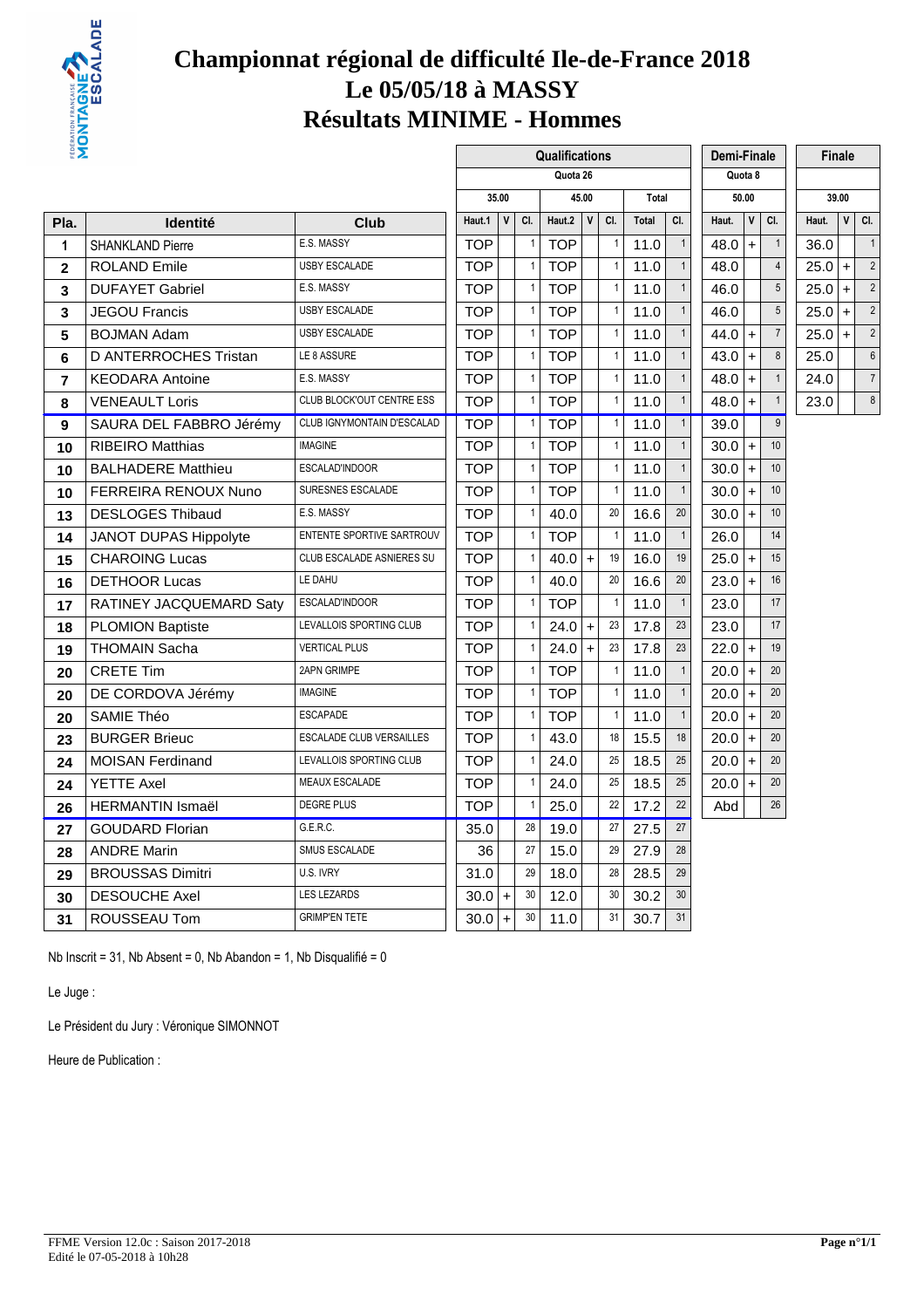

#### **Championnat régional de difficulté Ile-de-France 2018 Le 05/05/18 à MASSY Résultats CADET - Dames**

| ËΣ             |                            |                                 |            |       |              |                | Qualifications |              |                |       |              | Demi-Finale |              |                |          | Finale               |                          |
|----------------|----------------------------|---------------------------------|------------|-------|--------------|----------------|----------------|--------------|----------------|-------|--------------|-------------|--------------|----------------|----------|----------------------|--------------------------|
|                |                            |                                 |            |       |              |                | Quota 26       |              |                |       |              |             | Quota 8      |                |          |                      |                          |
|                |                            |                                 |            | 42.00 |              |                |                | 42.00        |                | Total |              |             | 37.00        |                |          | 48.00                |                          |
| Pla.           | <b>Identité</b>            | Club                            | Haut.1     |       | $\mathsf{V}$ | CI.            | Haut.2         | $\mathsf{V}$ | CI.            | Total | CI.          | Haut.       | $\mathsf{v}$ | CI.            | Haut.    | $\mathsf{v}$         | CI.                      |
| 1              | VIGLIONE Capucine          | CLUB BLOCK'OUT CENTRE ESS       | <b>TOP</b> |       |              | 1              | <b>TOP</b>     |              | $\mathbf{1}$   | 10.3  | $\mathbf{1}$ | 29.0        |              | $6\,$          | 34.0     |                      | $\overline{1}$           |
| $\mathbf{2}$   | <b>BALAZUC Lola</b>        | E.S. MASSY                      | <b>TOP</b> |       |              | $\mathbf{1}$   | <b>TOP</b>     |              | $\mathbf{1}$   | 10.3  | $\mathbf{1}$ | 31.0        |              | $\overline{2}$ | 26.0     | $\ddot{\phantom{1}}$ | $\tilde{2}$              |
| 3              | <b>IONESCU Lea</b>         | <b>USBY ESCALADE</b>            | <b>TOP</b> |       |              | 1              | TOP            |              | $\mathbf{1}$   | 10.3  | $\mathbf{1}$ | 29.0        | $+$          | $\overline{4}$ | $26.0+$  |                      | $\overline{2}$           |
| 4              | <b>GESLIN Maele</b>        | CLUB OMNISPORTS DE COURC        | <b>TOP</b> |       |              |                | <b>TOP</b>     |              | -1             | 10.3  | $\mathbf{1}$ | 34.0        | $+$          | $\mathbf{1}$   | 23.0     | $+$                  | $\overline{\mathcal{L}}$ |
| 5              | <b>FAINéANT Louise</b>     | ESCALADE CLUB VERSAILLES        | <b>TOP</b> |       |              |                | <b>TOP</b>     |              | $\mathbf{1}$   | 10.3  | $\mathbf{1}$ | 29.5        | $\ddot{}$    | $\mathbf{3}$   | 19.0     |                      | 5                        |
| 6              | <b>COULON Garance</b>      | SMUS ESCALADE                   | <b>TOP</b> |       |              | 1              | <b>TOP</b>     |              | $\mathbf{1}$   | 10.3  | $\mathbf{1}$ | 29.0        |              | $6\,$          | 19.0     |                      | 5                        |
| $\overline{7}$ | <b>BARREAULT Eve</b>       | LE 8 ASSURE                     | <b>TOP</b> |       |              | 1              | <b>TOP</b>     |              | $\mathbf{1}$   | 10.3  | $\mathbf{1}$ | 28.0        | $\ddot{}$    | $\bf 8$        | $18.0 +$ |                      | $\overline{7}$           |
| 8              | <b>CERVERA Caroline</b>    | <b>IMAGINE</b>                  | <b>TOP</b> |       |              | 1              | <b>TOP</b>     |              | $\mathbf{1}$   | 10.3  | $\mathbf{1}$ | 29.0        | $\ddot{}$    | 4              | 18.0     |                      | $\epsilon$               |
| 9              | <b>GOURJON Coralie</b>     | E.S. MASSY                      | <b>TOP</b> |       |              | 1              | <b>TOP</b>     |              | $\mathbf{1}$   | 10.3  | $\mathbf{1}$ | 28.0        |              | 9              |          |                      |                          |
| 10             | <b>CAUDRON Julia</b>       | A.S.S.G.A.                      | <b>TOP</b> |       |              |                | $22.0 +$       |              | 24             | 19.9  | 24           | 23.5        | $\ddot{}$    | 10             |          |                      |                          |
| 11             | <b>GUZY Julie</b>          | SMUS ESCALADE                   | <b>TOP</b> |       |              | $\mathbf{1}$   | <b>TOP</b>     |              | $\mathbf{1}$   | 10.3  | $\mathbf{1}$ | 23.5        |              | 11             |          |                      |                          |
| 12             | LE CHELVEDER Uma           | <b>AGRIPPINE</b>                | <b>TOP</b> |       |              | 1              | 22.0           |              | 25             | 20.5  | 25           | $22.0 +$    |              | 12             |          |                      |                          |
| 13             | <b>CHIODAROLI Mathilde</b> | CLUB ESCALADE ASNIERES SU       | <b>TOP</b> |       |              | 1              | $25.0+$        |              | 15             | 16.5  | 15           | 19.5        | $\ddot{}$    | 13             |          |                      |                          |
| 14             | <b>DREVIN Clara</b>        | <b>IMAGINE</b>                  | <b>TOP</b> |       |              | $\mathbf{1}$   | <b>TOP</b>     |              | $\overline{1}$ | 10.3  | $\mathbf{1}$ | 19.5        |              | 14             |          |                      |                          |
| 15             | DANRéE Morgane             | VILLENNES ESCALADE              | <b>TOP</b> |       |              |                | $25.0+$        |              | 15             | 16.5  | 15           | 19.0        | $+$          | 15             |          |                      |                          |
| 16             | SEDILLOT Adele             | CLUB ESCALADE DE BONNELLE       | <b>TOP</b> |       |              |                | $23.0 +$       |              | 22             | 19.0  | 22           | 19.0        | $+$          | 15             |          |                      |                          |
| 17             | <b>PETROFF Loicia</b>      | <b>IMAGINE</b>                  | <b>TOP</b> |       |              | $\mathbf{1}$   | $25.0 +$       |              | 15             | 16.5  | 15           | 19.0        |              | 17             |          |                      |                          |
| 18             | <b>TESSON Chloé</b>        | <b>BLOC INDOOR</b>              | <b>TOP</b> |       |              |                | 22.0           |              | 25             | 20.5  | 25           | 19.0        |              | 17             |          |                      |                          |
| 19             | SIMON MAGNAN Orlane        | <b>DEGRE PLUS</b>               | <b>TOP</b> |       |              | $\mathbf{1}$   | 25.0           |              | 19             | 17.9  | 19           | 17.0        |              | 19             |          |                      |                          |
| 20             | <b>KEVERLET Louann</b>     | CLUB OMNISPORTS DE COURC        | <b>TOP</b> |       |              | 1              | $31.0 +$       |              | 13             | 14.9  | 13           | 16.0        |              | 20             |          |                      |                          |
| 21             | RIBEIRO Léa                | <b>ESCAPADE</b>                 | <b>TOP</b> |       |              |                | 23.0           |              | 23             | 19.4  | 23           | 14.0        |              | 21             |          |                      |                          |
| 22             | <b>CREPET Julie</b>        | VALJO'GRIMPE                    | <b>TOP</b> |       |              |                | $25.0 +$       |              | 15             | 16.5  | 15           | 13.0        | $+$          | 22             |          |                      |                          |
| 23             | <b>KEVERLET Alexiane</b>   | E.S. MASSY                      | <b>TOP</b> |       |              | 1              | 25.0           |              | 19             | 17.9  | 19           | 13.0        | $+$          | 22             |          |                      |                          |
| 24             | <b>BOURAS Elodie</b>       | <b>VERTIGE MONTFERMEIL</b>      | <b>TOP</b> |       |              | $\mathbf{1}$   | 24.0           |              | 21             | 18.6  | 21           | 13.0        |              | 24             |          |                      |                          |
| 25             | <b>HUMBERT Nina</b>        | <b>USBY ESCALADE</b>            | <b>TOP</b> |       |              | 1              | <b>TOP</b>     |              | $\mathbf{1}$   | 10.3  | $\mathbf{1}$ | 12.0        |              | 25             |          |                      |                          |
| 26             | <b>THAUVIN Salome</b>      | <b>ESCALADE CLUB VERSAILLES</b> | <b>TOP</b> |       |              |                | $31.0 +$       |              | 13             | 14.9  | 13           | 12.0        |              | 25             |          |                      |                          |
| 27             | <b>WAUTHIER Océane</b>     | <b>IMAGINE</b>                  | <b>TOP</b> |       |              | $\mathbf{1}$   | 18.0           |              | 27             | 21.3  | 27           |             |              |                |          |                      |                          |
| 27             | <b>MINOT Cyrielle</b>      | A.S.S.G.A.                      | TOP        |       |              | 1              | 18.0           |              | 27             | 21.3  | 27           |             |              |                |          |                      |                          |
| 29             | RICHARD Elena              | <b>ALTI'ROC</b>                 | <b>TOP</b> |       |              | 1 <sup>1</sup> | $17.0 +$       |              | 29             | 22.0  | 29           |             |              |                |          |                      |                          |
| 29             | <b>LE TALOUR Kristell</b>  | <b>VERTIGE MONTFERMEIL</b>      | <b>TOP</b> |       |              | 1              | $17.0 +$       |              | 29             | 22.0  | 29           |             |              |                |          |                      |                          |
| 31             | <b>BATEMAN Lucille</b>     | AGRIPPINE                       | <b>TOP</b> |       |              | 1              | $12.0 +$       |              | 32             | 22.9  | 31           |             |              |                |          |                      |                          |
| 32             | <b>GACHET Zélie</b>        | ESCALAD'INDOOR                  | <b>TOP</b> |       |              |                | 5.00           |              | 33             | 23.3  | 32           |             |              |                |          |                      |                          |
| 33             | <b>GONTRAN Violette</b>    | ESCALAD'INDOOR                  | 35.0       |       | $+$          | 33             | $16.0 +$       |              | 31             | 31.9  | 33           |             |              |                |          |                      |                          |

Nb Inscrit = 33, Nb Absent = 0, Nb Abandon = 0, Nb Disqualifié = 0

Le Juge :

Le Président du Jury : Véronique SIMONNOT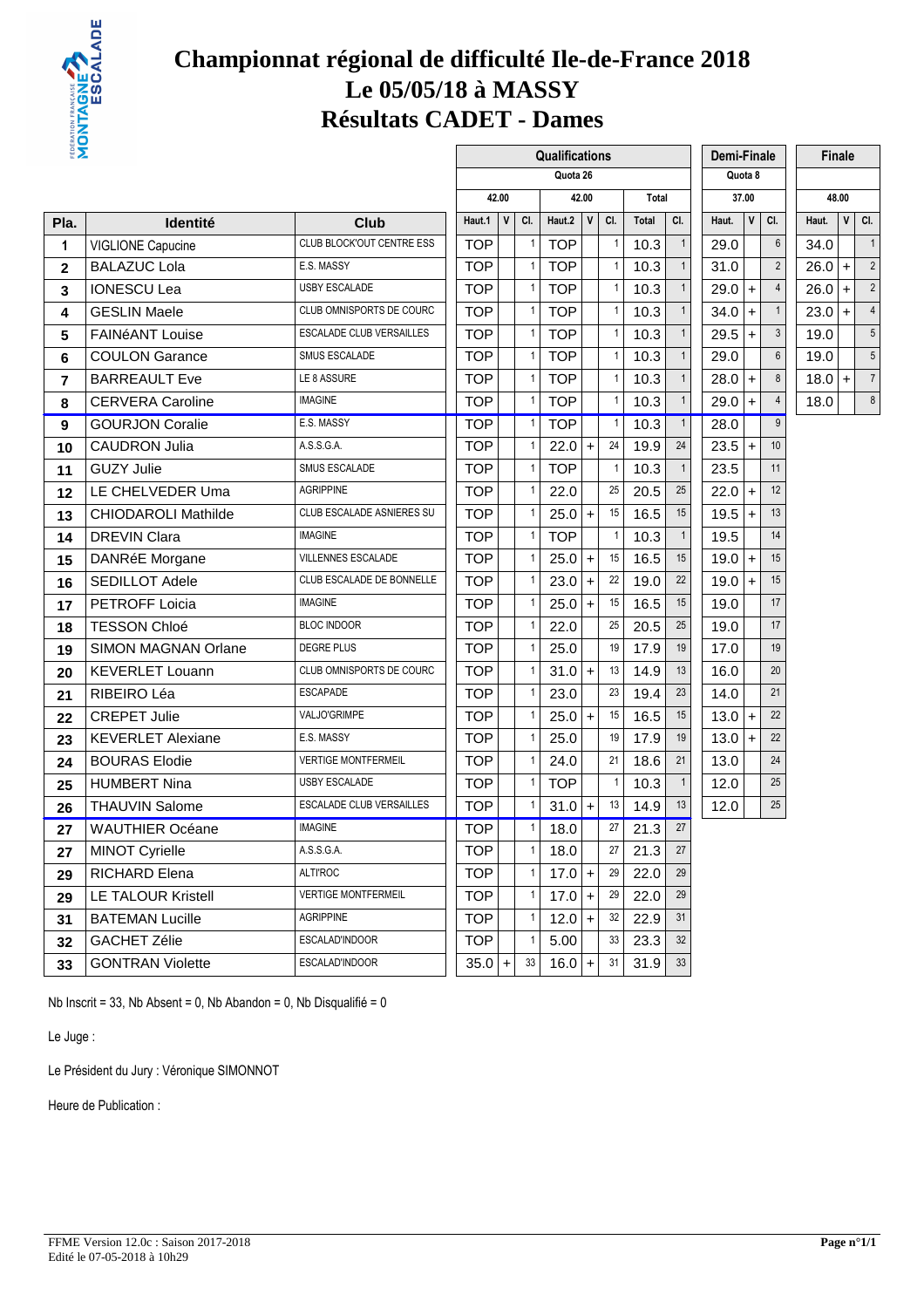

#### **Championnat régional de difficulté Ile-de-France 2018 Le 05/05/18 à MASSY Résultats CADET - Hommes**

| ËΣ             |                           |                             |            |              |              | Qualifications |              |                |              |                | Demi-Finale |              |                  |          | <b>Finale</b> |                |
|----------------|---------------------------|-----------------------------|------------|--------------|--------------|----------------|--------------|----------------|--------------|----------------|-------------|--------------|------------------|----------|---------------|----------------|
|                |                           |                             |            |              |              | Quota 26       |              |                |              |                |             | Quota 8      |                  |          |               |                |
|                |                           |                             |            | 33.00        |              |                | 37.00        |                | Total        |                |             | 45.00        |                  |          | 35.00         |                |
| Pla.           | <b>Identité</b>           | Club                        | Haut.1     | $\mathsf{V}$ | CI.          | Haut.2         | $\mathsf{v}$ | CI.            | <b>Total</b> | CI.            | Haut.       | $\mathsf{V}$ | CI.              | Haut.    | $\mathsf{V}$  | CI.            |
| $\mathbf{1}$   | <b>JOLIVET Alexeï</b>     | CLUB BLOCK'OUT CENTRE ESS   | <b>TOP</b> |              | 1            | <b>TOP</b>     |              | $\mathbf{1}$   | 7.91         | $\mathbf{1}$   | <b>TOP</b>  |              | $\mathbf{1}$     | 33.0     | $\ddot{}$     | $\overline{1}$ |
| $\mathbf 2$    | <b>BAYLE Remi</b>         | LE 8 ASSURE                 | <b>TOP</b> |              | $\mathbf{1}$ | <b>TOP</b>     |              | $\mathbf{1}$   | 7.91         | $\mathbf{1}$   | <b>TOP</b>  |              | $\mathbf{1}$     | 31.0     | $\pm$         | 2              |
| 3              | <b>KEODARA Gatien</b>     | E.S. MASSY                  | <b>TOP</b> |              | 1            | <b>TOP</b>     |              | $\mathbf{1}$   | 7.91         | $\mathbf{1}$   | <b>TOP</b>  |              | $\mathbf{1}$     | $30.0 +$ |               | $\mathbf{c}$   |
| 4              | <b>CLEMENT Joseph</b>     | <b>USBY ESCALADE</b>        | <b>TOP</b> |              | 1            | <b>TOP</b>     |              | $\mathbf{1}$   | 7.91         | $\mathbf{1}$   | <b>TOP</b>  |              | $\mathbf{1}$     | 29.0     |               | $\overline{4}$ |
| 5              | DIZIEN Mathéo             | CLUB BLOCK'OUT CENTRE ESS   | <b>TOP</b> |              | $\mathbf{1}$ | <b>TOP</b>     |              | $\mathbf{1}$   | 7.91         | $\mathbf{1}$   | 36.0        | $+$          | $\overline{7}$   | 19.0     |               | 5              |
| 6              | <b>GRAIL Max Emmanuel</b> | ESCALAD'INDOOR              | <b>TOP</b> |              | 1            | <b>TOP</b>     |              | $\mathbf{1}$   | 7.91         | $\mathbf{1}$   | <b>TOP</b>  |              | $\mathbf{1}$     | $15.0 +$ |               | $\epsilon$     |
| $\overline{7}$ | <b>BALHADèRE Philippe</b> | ESCALAD'INDOOR              | <b>TOP</b> |              | 1            | <b>TOP</b>     |              | $\mathbf{1}$   | 7.91         | $\mathbf{1}$   | 37.0        | $+$          | $6\overline{6}$  | 13.0     |               | $\overline{7}$ |
| 8              | <b>SOUPEY Nils</b>        | CLUB IGNYMONTAIN D'ESCALAD  | <b>TOP</b> |              | $\mathbf{1}$ | 28.0           | $+$          | 14             | 13.4         | 13             | 35.0        | $+$          | 8                | $11.0 +$ |               | $\epsilon$     |
| 9              | PIMPAO Hugo               | <b>ESCAPADE</b>             | <b>TOP</b> |              | $\mathbf{1}$ | <b>TOP</b>     |              | $\overline{1}$ | 7.91         | $\overline{1}$ | 35.0        |              | $\overline{9}$   |          |               |                |
| 10             | <b>GRIS Alexis</b>        | CLUB IGNYMONTAIN D'ESCALAD  | <b>TOP</b> |              | $\mathbf{1}$ | 29.0           | $\ddot{}$    | 13             | 12.7         | 12             | 21.0        | $+$          | 10 <sup>10</sup> |          |               |                |
| 11             | <b>RIBEIRO Thomas</b>     | <b>IMAGINE</b>              | <b>TOP</b> |              | $\mathbf{1}$ | 35.0           | $\ddot{}$    | 10             | 11.1         | 10             | 21.0        |              | 11               |          |               |                |
| 12             | L'HARIDON Esteban         | ROC EN POGNES               | <b>TOP</b> |              | $\mathbf{1}$ | 24.0           |              | 18             | 15.2         | 17             | 14.0        | $\ddot{}$    | 12               |          |               |                |
| 13             | <b>MELKI Ahmed Yanis</b>  | <b>VERTIGE MONTFERMEIL</b>  | <b>TOP</b> |              | $\mathbf{1}$ | 14.0           | $\ddot{}$    | 26             | 18.3         | 22             | 14.0        |              | 13               |          |               |                |
| 13             | <b>BORTLEIN Emile</b>     | A.S. M. ESCALADE            | <b>TOP</b> |              | 1            | 14.0           | $+$          | 26             | 18.3         | 22             | 14.0        |              | 13               |          |               |                |
| 15             | <b>RIBOT Simon</b>        | ESCALADE CLUB VERSAILLES    | <b>TOP</b> |              | $\mathbf{1}$ | 19.0           |              | 23             | 17.3         | 21             | 13.5        | $+$          | 15               |          |               |                |
| 16             | <b>AMRAM Noah</b>         | MEAUX ESCALADE              | <b>TOP</b> |              | $\mathbf{1}$ | 14.0           |              | 29             | 19.0         | 24             | 13.5        | $+$          | 15               |          |               |                |
| 17             | <b>DECELLE Theo</b>       | <b>VERTIGE MONTFERMEIL</b>  | <b>TOP</b> |              | 1            | <b>TOP</b>     |              | $\overline{1}$ | 7.91         | $\mathbf{1}$   | 13.5        |              | 17               |          |               |                |
| 18             | <b>RONDEL Nelson</b>      | SMUS ESCALADE               | <b>TOP</b> |              | $\mathbf{1}$ | 27.0           | $+$          | 16             | 14.3         | 15             | 13.0        | $+$          | 18               |          |               |                |
| 19             | <b>SORRE Guillaume</b>    | <b>MEAUX ESCALADE</b>       | <b>TOP</b> |              | $\mathbf{1}$ | 6.00           | $\ddot{+}$   | 31             | 19.6         | 25             | 13.0        | $+$          | 18               |          |               |                |
| 20             | DE ANDRADE BEZIEL Mathild | VILLENNES ESCALADE          | 31.0       |              | 26           | 23.0           | $\ddot{}$    | 20             | 23.0         | 26             | 13.0        | $+$          | 18               |          |               |                |
| 21             | MARCELLIN DIBON Logan     | <b>ADRENALINE</b>           | <b>TOP</b> |              | $\mathbf{1}$ | 30.0           | $\ddot{}$    | 12             | 12.2         | 11             | 13.0        |              | 21               |          |               |                |
| 22             | <b>HEGER Jack</b>         | SURESNES ESCALADE           | <b>TOP</b> |              | $\mathbf{1}$ | 27.0           | $\ddot{}$    | 16             | 14.3         | 15             | 13.0        |              | 21               |          |               |                |
| 23             | <b>PRIOUL Emile</b>       | ASSOCIATION VINCENNOISE D'E | <b>TOP</b> |              | $\mathbf{1}$ | 24.0           |              | 18             | 15.2         | 17             | 13.0        |              | 21               |          |               |                |
| 24             | <b>ANNERREAU Paul</b>     | CLUB OMNISPORTS DE COURC    | <b>TOP</b> |              | $\mathbf{1}$ | 28.0           | $\ddot{}$    | 14             | 13.4         | 13             | 11.0        | $+$          | 24               |          |               |                |
| 25             | <b>GERARDIN Jules</b>     | SMUS ESCALADE               | 31.0       | $\ddot{}$    | 25           | 34.0           | $+$          | 11             | 16.5         | 19             | 11.0        | $\ddot{}$    | 24               |          |               |                |
| 25             | <b>OLIVIER Thomas</b>     | ENTENTE SPORTIVE SARTROUV   | <b>TOP</b> |              | $\mathbf{1}$ | 22.0           |              | 22             | 16.5         | 19             | 11.0        | $\ddot{}$    | 24               |          |               |                |
| 27             | <b>NGUYEN Timothée</b>    | ESCALAD'INDOOR              | 23.0       | $+$          | 28           | 23.0           | $\ddot{}$    | 20             | 23.9         | 27             |             |              |                  |          |               |                |
| 28             | <b>HAGUENAUER Victor</b>  | CLUB ESCALADE ASNIERES SU   | 30.0       |              | 27           | 19.0           |              | 23             | 25.4         | 28             |             |              |                  |          |               |                |
| 29             | <b>FRERE William</b>      | <b>LES LEZARDS</b>          | 23.0       |              | 29           | 19.0           |              | 23             | 26.8         | 29             |             |              |                  |          |               |                |
| 30             | <b>ARHIRE Fabien</b>      | <b>ATOUTPRISES</b>          | 23.0       |              | 29           | 14.0           | $\ddot{}$    | 26             | 28.4         | 30             |             |              |                  |          |               |                |
| 31             | PASCUAL Baptiste          | G.E.R.C.                    | 17.0       |              | 32           | 8.00           |              | 30             | 30.9         | 31             |             |              |                  |          |               |                |
| 31             | <b>GUILLOMET Arthur</b>   | <b>ESCAPADE</b>             | 23.0       |              | 29           | Abd            |              | 32             | 30.9         | 31             |             |              |                  |          |               |                |

Nb Inscrit = 32, Nb Absent = 0, Nb Abandon = 0, Nb Disqualifié = 0

Le Juge :

Le Président du Jury : Véronique SIMONNOT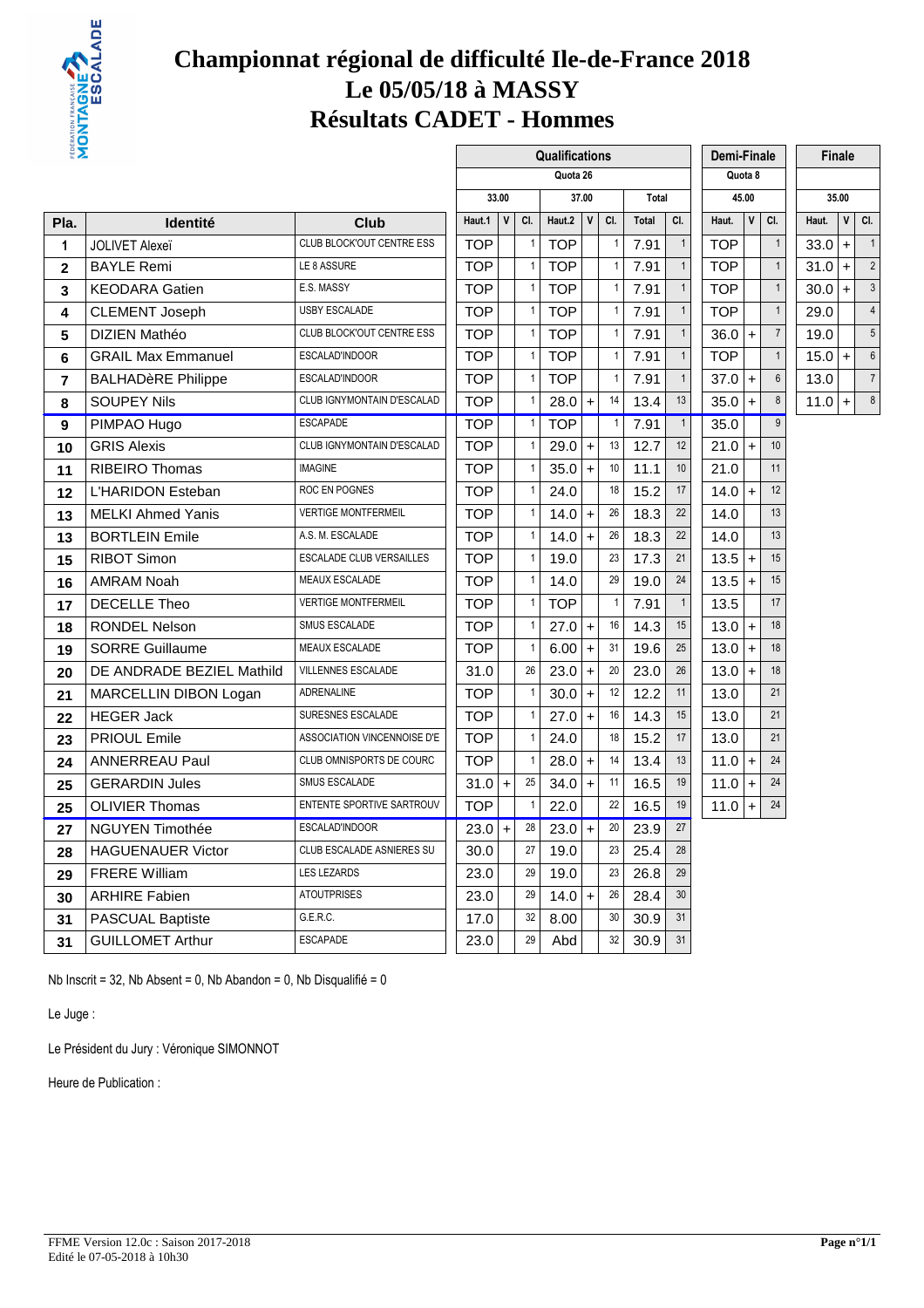

# **Championnat régional de difficulté Ile-de-France 2018 Le 05/05/18 à MASSY Résultats JUNIOR - Dames**

| ₩Σ             |                                |                             |            |              |              | Qualifications |                      |                |              |                 | Demi-Finale |              |                  |          | <b>Finale</b>        |                          |
|----------------|--------------------------------|-----------------------------|------------|--------------|--------------|----------------|----------------------|----------------|--------------|-----------------|-------------|--------------|------------------|----------|----------------------|--------------------------|
|                |                                |                             |            |              |              | Quota 17       |                      |                |              |                 |             | Quota 8      |                  |          |                      |                          |
|                |                                |                             |            | 37.00        |              |                | 45.00                |                | Total        |                 |             | 55.00        |                  |          | 37.00                |                          |
| Pla.           | <b>Identité</b>                | Club                        | Haut.1     | $\mathbf{V}$ | CI.          | Haut.2         | $\mathsf{V}$         | CI.            | <b>Total</b> | CI.             | Haut.       | $\mathsf{V}$ | CI.              | Haut.    |                      | $V$ CI.                  |
| 1              | <b>CLEMENT Agathe</b>          | <b>USBY ESCALADE</b>        | <b>TOP</b> |              | $\mathbf{1}$ | TOP            |                      | $\mathbf{1}$   | 5.34         | $\mathbf{1}$    | 49.0        | $+$          | $\overline{2}$   | 29.0     |                      | $\overline{1}$           |
| $\mathbf{2}$   | <b>GODECHOT Maylis</b>         | E.S. MASSY                  | <b>TOP</b> |              | $\mathbf{1}$ | <b>TOP</b>     |                      | $\overline{1}$ | 5.34         | $\mathbf{1}$    | 50.0        | $+$          | $\mathbf{1}$     | $23.0 +$ |                      | 2                        |
| 3              | <b>STENTZ Julie</b>            | ESCALADE CLUB VERSAILLES    | <b>TOP</b> |              | $\mathbf{1}$ | <b>TOP</b>     |                      | $\overline{1}$ | 5.34         | $\mathbf{1}$    | 44.0        | $+$          | $\overline{4}$   | $21.0 +$ |                      | 3                        |
| 4              | <b>RIGHETTI Elise</b>          | ESCALAD'INDOOR              | <b>TOP</b> |              | $\mathbf{1}$ | <b>TOP</b>     |                      | $\mathbf{1}$   | 5.34         | $\mathbf{1}$    | 49.0        | $+$          | $\overline{2}$   | $20.0$ + |                      |                          |
| 5              | <b>PETREMANT Ambre</b>         | CLUB ESCALADE ASNIERES SU   | <b>TOP</b> |              | $\mathbf{1}$ | <b>TOP</b>     |                      | $\overline{1}$ | 5.34         | $\mathbf{1}$    | 44.0        |              | 5                | 20.0     | $\ddot{\phantom{1}}$ | $\overline{4}$           |
| 6              | <b>NORINDR Chelsea</b>         | <b>SMUS ESCALADE</b>        | <b>TOP</b> |              | $\mathbf{1}$ | 35.0           | $\ddot{}$            | 9              | 9.25         | $\mathbf{q}$    | 38.0        | $+$          | $6\phantom{1}$   | $20.0 +$ |                      | $\overline{\mathcal{L}}$ |
| $\overline{7}$ | <b>GERARDIN Alice</b>          | <b>SMUS ESCALADE</b>        | <b>TOP</b> |              | $\mathbf{1}$ | 38.0           |                      | $\overline{7}$ | 8.15         | $\overline{7}$  | 27.0        | $+$          | 8                | 20.0     |                      | $\overline{7}$           |
| 8              | ROMANO COTELLI Jeanne          | ASSOCIATION VINCENNOISE D'E | <b>TOP</b> |              | $\mathbf{1}$ | 40.0           |                      | 6              | 7.55         | $6\overline{6}$ | 34.0        |              | $\overline{7}$   | 6.50     |                      | 8                        |
| 9              | <b>GABORIAU Mathilde</b>       | CLUB IGNYMONTAIN D'ESCALAD  | <b>TOP</b> |              | $\mathbf{1}$ | 37.0           |                      | 8              | 8.72         | 8               | 13.0        | $+$          | 9                |          |                      |                          |
| 10             | <b>QUEKENBORN Ninon</b>        | CLUB ESCALADE DE BONNELLE   | <b>TOP</b> |              | $\mathbf{1}$ | 24.0           | $\ddot{+}$           | 12             | 10.6         | 12              | 12.0        | $+$          | 10 <sup>10</sup> |          |                      |                          |
| 11             | <b>LANGOUMOIS Orane</b>        | <b>ESCAPADE</b>             | <b>TOP</b> |              | $\mathbf{1}$ | 24.0           |                      | 13             | 11.1         | 13              | 12.0        | $+$          | 10 <sup>10</sup> |          |                      |                          |
| 12             | <b>CLAUDEL Margot</b>          | A.S.S.G.A.                  | <b>TOP</b> |              | $\mathbf{1}$ | 17.0           |                      | 14             | 11.5         | 14              | 12.0        | $+$          | 10               |          |                      |                          |
| 13             | <b>RENAULT Charlotte</b>       | <b>VERTIGE MONTFERMEIL</b>  | <b>TOP</b> |              | $\mathbf{1}$ | 11.0           | $\ddot{\phantom{1}}$ | 17             | 12.7         | 16              | 12.0        | $+$          | 10               |          |                      |                          |
| 14             | <b>BELMONTE CAUSSIEU Manon</b> | A.S.S.G.A.                  | <b>TOP</b> |              | $\mathbf{1}$ | 6.00           | $\ddot{+}$           | 19             | 13.4         | 17              | 12.0        |              | 14               |          |                      |                          |
| 15             | <b>LE BERRE Klervie</b>        | G.E.R.C.                    | <b>TOP</b> |              | $\mathbf{1}$ | 34.0           |                      | 10             | 9.75         | 10              | 11.0        | $+$          | 15               |          |                      |                          |
| 16             | <b>PIQUET Charlotte</b>        | CLUB IGNYMONTAIN D'ESCALAD  | <b>TOP</b> |              | $\mathbf{1}$ | 12.0           |                      | 15             | 12.1         | 15              | 11.0        | $+$          | 15               |          |                      |                          |
| 17             | <b>CIPPELLETTI Thalie</b>      | G.E.R.C.                    | <b>TOP</b> |              |              | 25.0           | $\ddot{}$            | 11             | 10.2         | 11              | 11.0        |              | 17               |          |                      |                          |
| 18             | MARIE NOëL Kenza               | <b>VERTIGE MONTFERMEIL</b>  | <b>TOP</b> |              | $\mathbf{1}$ | 2.00           |                      | 20             | 13.9         | 18              |             |              |                  |          |                      |                          |
| 19             | <b>LEFRANC Adeline</b>         | <b>VERTIGE MONTFERMEIL</b>  | 36.0       |              | 19           | 12.0           |                      | 15             | 17.1         | 19              |             |              |                  |          |                      |                          |
| 20             | <b>VERVEUR Zoé</b>             | <b>BLOC INDOOR</b>          | 33.0       | $+$          | 20           | 11.0           |                      | 18             | 18.9         | 20              |             |              |                  |          |                      |                          |
| 21             | PAWLAK Lohana                  | <b>VERTIGE MONTFERMEIL</b>  | 29.0       | $+$          | 21           | 2.00           |                      | 20             | 20.7         | 21              |             |              |                  |          |                      |                          |

Nb Inscrit = 21, Nb Absent = 0, Nb Abandon = 0, Nb Disqualifié = 0

Le Juge :

Le Président du Jury : Véronique SIMONNOT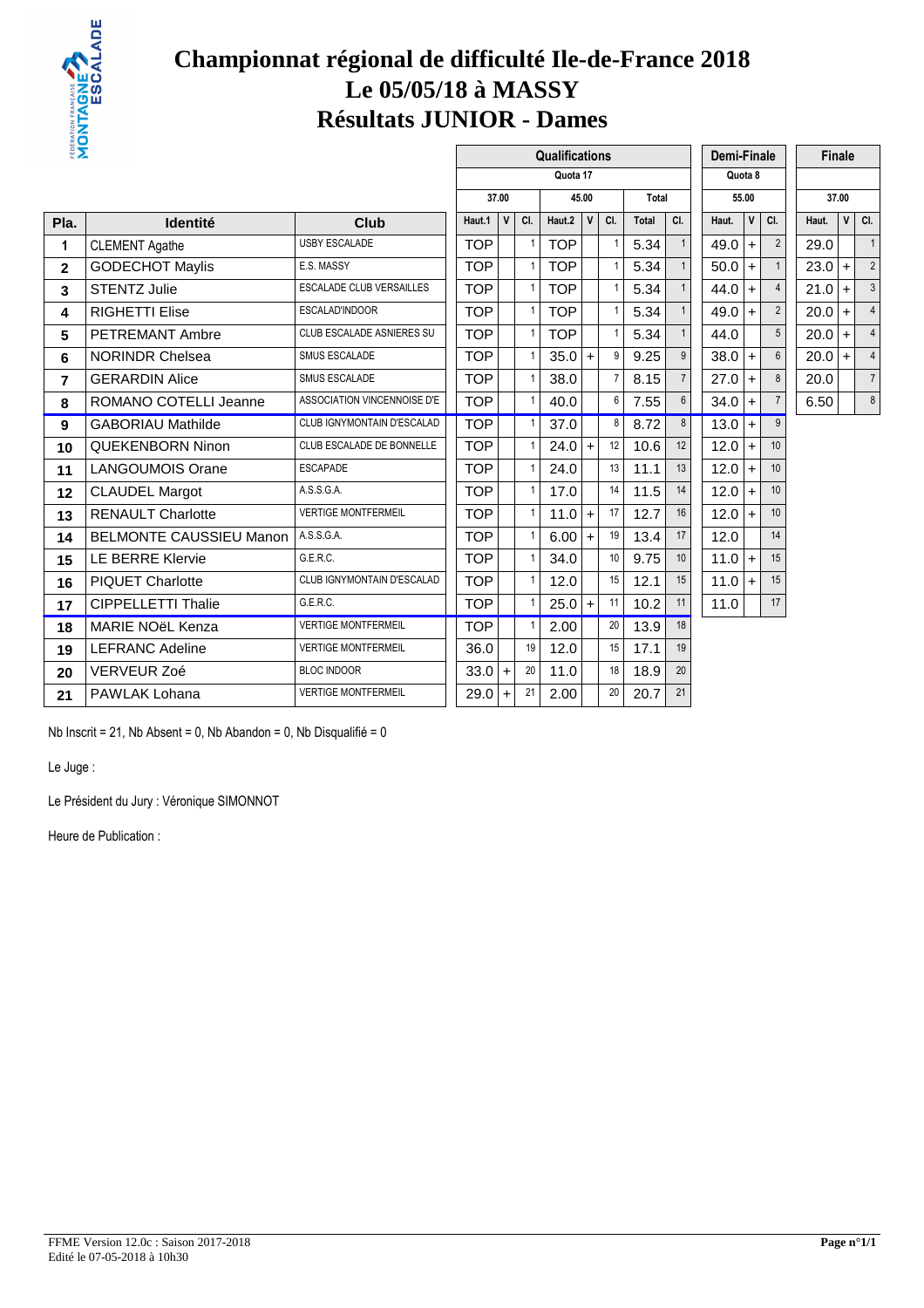

# **Championnat régional de difficulté Ile-de-France 2018 Le 05/05/18 à MASSY Résultats JUNIOR - Hommes**

| ₩Σ             |                                   |                                 |            |              |              | Qualifications |              |              |              |                | Demi-Finale |              |                 |          | Finale |                            |
|----------------|-----------------------------------|---------------------------------|------------|--------------|--------------|----------------|--------------|--------------|--------------|----------------|-------------|--------------|-----------------|----------|--------|----------------------------|
|                |                                   |                                 |            |              |              | Quota 24       |              |              |              |                |             | Quota 8      |                 |          |        |                            |
|                |                                   |                                 |            | 40.00        |              |                | 31.00        |              | Total        |                |             | 41.00        |                 |          | 42.00  |                            |
| Pla.           | Identité                          | <b>Club</b>                     | Haut.1     | $\mathsf{v}$ | CI.          | Haut.2 $ $     | $\mathsf{V}$ | CI.          | <b>Total</b> | CI.            | Haut.       | $\mathsf{v}$ | CI.             | Haut.    |        | $V$ $C$ I.                 |
| 1              | <b>FLORENTIN Maxime</b>           | <b>ESCALADE CLUB VERSAILLES</b> | <b>TOP</b> |              | 1            | <b>TOP</b>     |              | $\mathbf{1}$ | 3.87         | $\mathbf{1}$   | <b>TOP</b>  |              | $\mathbf{1}$    | 36.0     | $+$    | $\overline{\phantom{0}}$ 1 |
| $\overline{2}$ | <b>BROSSIER Mathis</b>            | E.S. MASSY                      | <b>TOP</b> |              | $\mathbf{1}$ | <b>TOP</b>     |              | $\mathbf{1}$ | 3.87         | $\mathbf{1}$   | 38.0        | $+$          | $\mathbf{3}$    | 36.0     |        | $\overline{2}$             |
| 3              | LE MAROIS Charles                 | <b>ATOUTPRISES</b>              | <b>TOP</b> |              | $\mathbf{1}$ | 25.0           | $+$          | 3            | 6.71         | $\mathbf{3}$   | 38.0        | $+$          | $\mathbf{3}$    | 36.0     |        | $\tilde{2}$                |
| 4              | PLESSIET Hugo                     | <b>ATOUTPRISES</b>              | <b>TOP</b> |              | 1            | $25.0+$        |              | 3            | 6.71         | 3              | TOP         |              | $\mathbf{1}$    | $35.0 +$ |        | $\overline{4}$             |
| $5\phantom{1}$ | <b>CHARMASSON Theo</b>            | E.S. MASSY                      | <b>TOP</b> |              | $\mathbf{1}$ | $25.0+$        |              | 3            | 6.71         | $\mathfrak{Z}$ | 32.0        |              | $\overline{7}$  | $31.0 +$ |        | 5                          |
| 6              | <b>DELFOUR Melvin</b>             | A.S.S.G.A.                      | <b>TOP</b> |              | $\mathbf{1}$ | 20.0           |              | 10           | 10.0         | 10             | 36.0        |              | $5\overline{)}$ | $14.0 +$ |        | $\epsilon$                 |
| 7              | <b>LANTONNET Nathan</b>           | ESCALADE CLUB VERSAILLES        | <b>TOP</b> |              | 1            | $20.0$ +       |              | 7            | 8.94         | $\overline{7}$ | 33.0        | $\ddot{}$    | $6\phantom{1}$  | $14.0 +$ |        | $\epsilon$                 |
| 8              | <b>DUBS Noé</b>                   | <b>ATOUTPRISES</b>              | <b>TOP</b> |              | $\mathbf{1}$ | $20.0$ +       |              | 7            | 8.94         | $\overline{7}$ | 27.0        | $+$          | $\bf 8$         | 7.00     |        | 8                          |
| 9              | DI PAOLO Luca                     | SMUS ESCALADE                   | <b>TOP</b> |              | $\mathbf{1}$ | 15.0           | $+$          | 14           | 12.6         | 14             | 23.5        |              | $\overline{9}$  |          |        |                            |
| 10             | RAVELOMANANTSOA Raphaë            | SMUS ESCALADE                   | <b>TOP</b> |              | 1            | $25.0 +$       |              | 3            | 6.71         | $\mathfrak{Z}$ | 23.0        | $\ddot{}$    | 10              |          |        |                            |
| 11             | <b>HERBELIN Tom</b>               | ASSOCIATION VINCENNOISE D'E     | <b>TOP</b> |              | $\mathbf{1}$ | $18.0 +$       |              | 12           | 10.9         | 12             | 22.0        | $+$          | 11              |          |        |                            |
| 12             | <b>LAMORTE Alexis</b>             | <b>GRIMP'FORTH</b>              | 37.0       | $+$          | 20           | 15.0           | $+$          | 14           | 17.8         | 20             | 22.0        |              | 12              |          |        |                            |
| 13             | <b>BRIERE DE L ISLE Alexandre</b> | E.S. MASSY                      | <b>TOP</b> |              | $\mathbf{1}$ | $20.0$ +       |              | -7           | 8.94         | $\overline{7}$ | 21.0        | $\ddot{}$    | 13              |          |        |                            |
| 14             | <b>LEPELTIER Matéo</b>            | ENTENTE SPORTIVE SARTROUV       | <b>TOP</b> |              | $\mathbf{1}$ | 19.0           |              | 11           | 10.4         | 11             | 21.0        | $+$          | 13              |          |        |                            |
| 15             | <b>KASMI Bruce</b>                | SMUS ESCALADE                   | <b>TOP</b> |              | $\mathbf{1}$ | 15.0           | $+$          | 14           | 12.6         | 14             | 21.0        |              | 15              |          |        |                            |
| 15             | <b>MATHIEU Jules</b>              | E.S. MASSY                      | <b>TOP</b> |              | $\mathbf{1}$ | $15.0 +$       |              | 14           | 12.6         | 14             | 21.0        |              | 15              |          |        |                            |
| 17             | <b>MOLITOR Louis</b>              | CLUB IGNYMONTAIN D'ESCALAD      | 35.0       | $+$          | 21           | 14.0           |              | 23           | 22.2         | 23             | 19.0        |              | 17              |          |        |                            |
| 18             | GILLES Ian                        | <b>ESCAPADE</b>                 | 27.0       | $\pm$        | 24           | 15.0           |              | 19           | 22.6         | 24             | 19.0        |              | 17              |          |        |                            |
| 19             | <b>BALEYDIER Thomas</b>           | <b>AGRIPPINE</b>                | <b>TOP</b> |              | $\mathbf{1}$ | $16.0 +$       |              | 13           | 11.4         | 13             | 16.0        | $+$          | 19              |          |        |                            |
| 20             | <b>BELEVSKIY Maxim</b>            | <b>CLUB VERTICAL ERMONTOIS</b>  | 28.0       |              | 22           | 15.0           |              | 19           | 21.4         | 22             | 16.0        | $+$          | 19              |          |        |                            |
| 21             | <b>FOUILLARD Pierre Erwan</b>     | CLUB ESCALADE ASNIERES SU       | <b>TOP</b> |              | $\mathbf{1}$ | 15.0           |              | 19           | 14.3         | 17             | 16.0        |              | 21              |          |        |                            |
| 22             | <b>CATENNE Christophe</b>         | G.E.R.C.                        | <b>TOP</b> |              | $\mathbf{1}$ | 10.0           |              | 26           | 16.2         | 19             | 16.0        |              | 21              |          |        |                            |
| 23             | <b>DECOUX Louis Marie</b>         | DYNAMIC SEVRES                  | 28.0       |              | 22           | $15.0 +$       |              | 14           | 18.9         | 21             | 14.0        | $+$          | 23              |          |        |                            |
| 24             | <b>DUBOS Samuel</b>               | ROC EN POGNES                   | <b>TOP</b> |              | $\mathbf{1}$ | 15.0           |              | 19           | 14.3         | 17             | 12.0        |              | 24              |          |        |                            |
| 25             | <b>LEFEVRE Simon</b>              | <b>ALTI'ROC</b>                 | 27.0       | $+$          | 24           | 14.0           |              | 23           | 24.2         | 25             |             |              |                 |          |        |                            |
| 26             | <b>BERTHO Damien</b>              | <b>DEGRE PLUS</b>               | 27.0       | $+$          | 24           | 12.0           |              | 25           | 25.0         | 26             |             |              |                 |          |        |                            |
| 27             | <b>FILALI Karim</b>               | <b>ESCAPADE</b>                 | 21.0       |              | 28           | 10.0           |              | 26           | 27.2         | 27             |             |              |                 |          |        |                            |
| 28             | PINNA Roméo                       | <b>ESCAPADE</b>                 | 27.0       |              | 27           | 3.00           |              | 28           | 27.5         | 28             |             |              |                 |          |        |                            |
|                |                                   |                                 |            |              |              |                |              |              |              |                |             |              |                 |          |        |                            |

Nb Inscrit = 28, Nb Absent = 0, Nb Abandon = 0, Nb Disqualifié = 0

Le Juge :

Le Président du Jury : Véronique SIMONNOT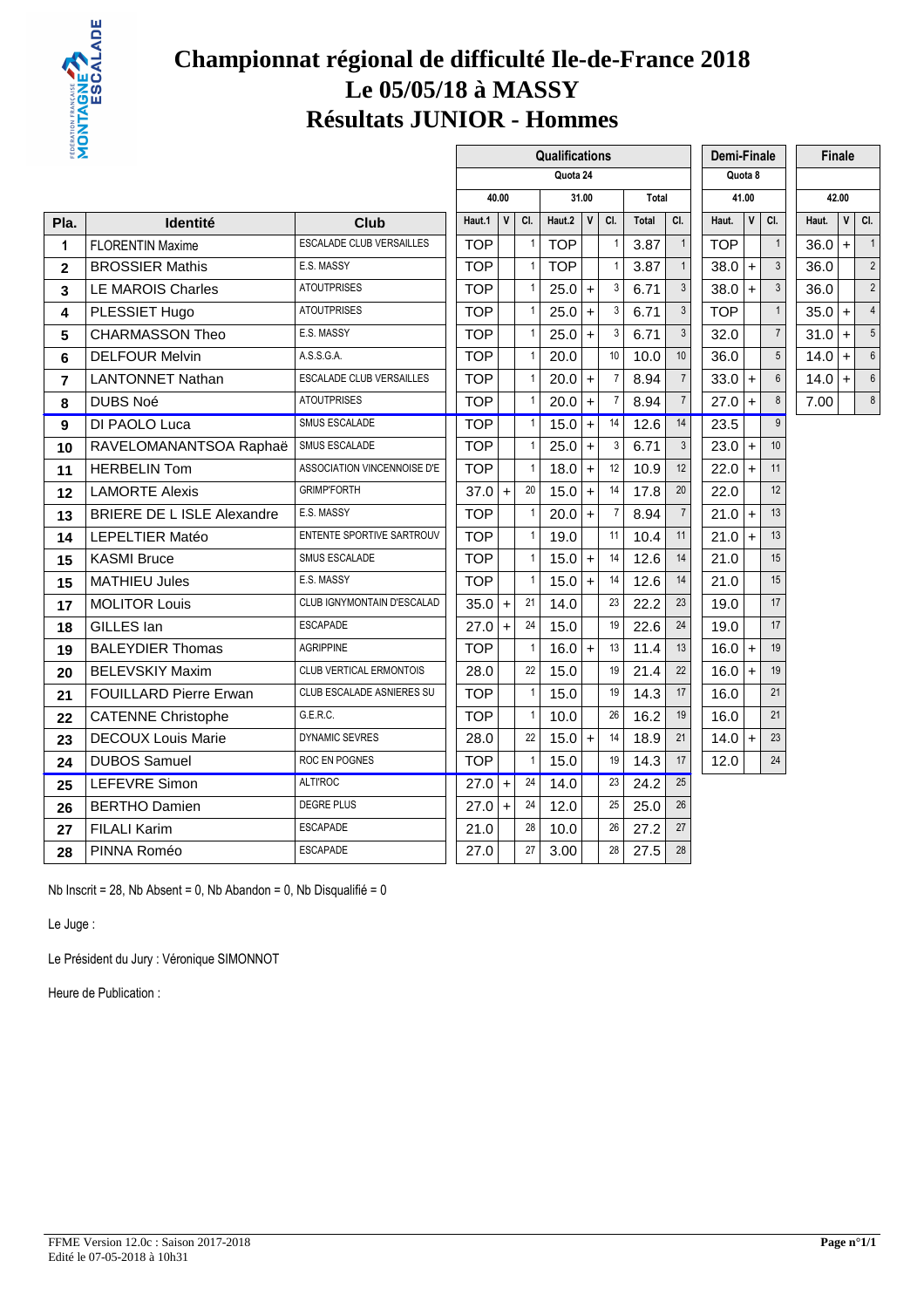

# **Championnat régional de difficulté Ile-de-France 2018 Le 06/05/18 à MASSY Résultats SENIOR - Dames**

| <b>ENDER</b>    |                           |                                 |            |              |              | Qualifications |              |                |       |                 | Demi-Finale |              |                |          | <b>Finale</b> |                     |
|-----------------|---------------------------|---------------------------------|------------|--------------|--------------|----------------|--------------|----------------|-------|-----------------|-------------|--------------|----------------|----------|---------------|---------------------|
|                 |                           |                                 |            |              |              | Quota 26       |              |                |       |                 |             | Quota 8      |                |          |               |                     |
|                 |                           |                                 |            | 34.00        |              |                | 39.00        |                | Total |                 |             | 42.00        |                |          | 49.00         |                     |
| Pla.            | <b>Identité</b>           | Club                            | Haut.1     | $\mathsf{V}$ | CI.          | Haut.2         | $\mathsf{V}$ | CI.            | Total | CI.             | Haut.       | $\mathsf{v}$ | CI.            | Haut.    | $\mathsf{V}$  | CI.                 |
| 1               | <b>AGRAPART Maëlys</b>    | <b>TEAM VERTICAL'ART</b>        | <b>TOP</b> |              | 1            | <b>TOP</b>     |              | $\mathbf{1}$   | 6.06  | $\mathbf{1}$    | 40.0        | $+$          | $\mathbf{1}$   | 46.0     |               | $\overline{1}$      |
| $\overline{2}$  | <b>GIRARDET Marine</b>    | E.S. MASSY                      | <b>TOP</b> |              | $\mathbf{1}$ | <b>TOP</b>     |              | $\mathbf{1}$   | 6.06  | $\mathbf{1}$    | 35.0        | $+$          | $\overline{2}$ | 43.0     |               | $\tilde{2}$         |
| 3               | <b>DURAND Roxane</b>      | E.S. MASSY                      | <b>TOP</b> |              | 1            | <b>TOP</b>     |              | $\mathbf{1}$   | 6.06  |                 | 28.0        | $\ddot{}$    | 3              | 41.0     |               | $\ddot{\mathbf{c}}$ |
| 4               | <b>CLEMENT Agathe</b>     | USBY ESCALADE                   | <b>TOP</b> |              | 1            | <b>TOP</b>     |              | $\overline{1}$ | 6.06  | $\mathbf{1}$    | 20.0        | $+$          | $\overline{4}$ | $26.0 +$ |               | $\overline{4}$      |
| $5\phantom{.0}$ | <b>SALON Margot</b>       | E.S. MASSY                      | <b>TOP</b> |              | 1            | <b>TOP</b>     |              | $\overline{1}$ | 6.06  | $\mathbf{1}$    | 20.0        |              | 5              | 17.0     |               | 5                   |
| 6               | <b>GARNIER Alice</b>      | <b>USBY ESCALADE</b>            | <b>TOP</b> |              | 1            | 29.0           | $\ddot{}$    | 11             | 10.9  | 11              | 19.0        | $+$          | $6\,$          | 17.0     |               | 5                   |
| $\overline{7}$  | <b>ARTHUIS Camille</b>    | VALJO'GRIMPE                    | <b>TOP</b> |              | $\mathbf{1}$ | 37.0           | $\ddot{}$    | $\overline{7}$ | 8.87  | $\overline{7}$  | 19.0        | $+$          | 6              | $16.5$ + |               | $\overline{7}$      |
| 8               | SORIANO Anabelle          | SMUS ESCALADE                   | <b>TOP</b> |              |              | 37.0           | $\ddot{}$    | $\overline{7}$ | 8.87  | $\overline{7}$  | 19.0        |              | 8              | $15.0 +$ |               | $\epsilon$          |
| 9               | <b>LEMAIRE Aurélie</b>    | CLUB BLOCK'OUT CENTRE ESS       | 20.0       |              | 33           | 28.0           | $\ddot{}$    | 13             | 21.0  | 23              | 19.0        |              | $\bf 8$        |          |               |                     |
| 10              | <b>ALLAYAUD Fanny</b>     | CLUB BLOCK'OUT CENTRE ESS       | 31.0       |              | 22           | 23.0           |              | 16             | 19.1  | 21              | 15.0        |              | 10             |          |               |                     |
| 11              | <b>COLLINEAU Mathilde</b> | <b>SMUS ESCALADE</b>            | <b>TOP</b> |              |              | 22.0           |              | 17             | 13.5  | 15              | 13.0        | $+$          | 11             |          |               |                     |
| 12              | <b>MATHUBERT Roxane</b>   | <b>ALTI'ROC</b>                 | <b>TOP</b> |              | $\mathbf{1}$ | <b>TOP</b>     |              | $\overline{1}$ | 6.06  | $\mathbf{1}$    | $11.0 +$    |              | 12             |          |               |                     |
| 13              | <b>GESLIN Maele</b>       | CLUB OMNISPORTS DE COURC        | <b>TOP</b> |              |              | 33.0           | $+$          | 9              | 9.72  | 9               | 11.0        | $+$          | 12             |          |               |                     |
| 14              | <b>JASPERS Chloé</b>      | LE 8 ASSURE                     | <b>TOP</b> |              | 1            | 32.0           |              | 10             | 10.2  | 10              | 10.5        | $+$          | 14             |          |               |                     |
| 15              | <b>PETROFF Loicia</b>     | <b>IMAGINE</b>                  | <b>TOP</b> |              | $\mathbf{1}$ | 28.0           |              | 14             | 12.1  | 13              | 10.5        | $+$          | 14             |          |               |                     |
| 16              | <b>COSTES Anne</b>        | LEVALLOIS SPORTING CLUB         | 33.0       |              | 21           | 22.0           |              | 17             | 19.1  | 20              | 10.5        | $+$          | 14             |          |               |                     |
| 17              | <b>MANDAROUX Victoire</b> | <b>ESCALADE CLUB VERSAILLES</b> | 31.0       |              | 22           | $16.0 +$       |              | 19             | 20.9  | 22              | 10.5        | $+$          | 14             |          |               |                     |
| 18              | <b>VIVIER Mélodie</b>     | <b>ESCAPADE</b>                 | <b>TOP</b> |              | 1            | 16.0           |              | 20             | 14.4  | 16              | 10.0        | $+$          | 18             |          |               |                     |
| 19              | <b>CHARTIER Alice</b>     | <b>ADRENALINE</b>               | <b>TOP</b> |              | $\mathbf{1}$ | 14.5           | $+$          | 25             | 16.8  | 18              | 10.0        | $+$          | 18             |          |               |                     |
| 20              | <b>QUESNE Alexia</b>      | <b>BLOC INDOOR</b>              | <b>TOP</b> |              | 1            | 13.0           |              | 32             | 18.6  | 19              | 10.0        | $+$          | 18             |          |               |                     |
| 21              | <b>CANO Maite</b>         | LE 8 ASSURE                     | <b>TOP</b> |              | -1           | 6.00           |              | 44             | 21.8  | 24              | 10.0        | $+$          | 18             |          |               |                     |
| 22              | DE JACQUELOT Héloise      | SMUS ESCALADE                   | <b>TOP</b> |              | 1            | $29.0 +$       |              | 11             | 10.9  | 11              | 10.0        |              | 22             |          |               |                     |
| 23              | <b>VABOIS Julie</b>       | <b>GRIMP'FORTH</b>              | <b>TOP</b> |              | 1            | 24.0           | $+$          | 15             | 12.5  | 14              | 10.0        |              | 22             |          |               |                     |
| 24              | <b>NORINDR Chelsea</b>    | SMUS ESCALADE                   | <b>TOP</b> |              | $\mathbf{1}$ | 15.0           |              | 22             | 15.5  | 17              | 10.0        |              | 22             |          |               |                     |
| 25              | <b>MORIN Agathe</b>       | LE 8 ASSURE                     | 30.0       |              | 25           | 14.5           | $\ddot{}$    | 25             | 25.9  | 26              | 10.0        |              | 22             |          |               |                     |
| 26              | <b>GUIOT Lorine</b>       | VILLENNES ESCALADE              | 21.0       |              | 29           | 15.0           | $+$          | 21             | 24.8  | 25              | Abd         |              | 26             |          |               |                     |
| 27              | <b>DELAUNAY Helene</b>    | A.L.J ESCALADE                  | 21.0       |              | 29           | 15.0           |              | 22             | 26.0  | 27              |             |              |                |          |               |                     |
| 28              | YOG Maité                 | 19 ESCALADE                     | 31.0       |              | 22           | $14.0 +$       |              | 30             | 26.2  | 28              |             |              |                |          |               |                     |
| 29              | <b>MAILLOT Tala</b>       | ENTENTE SPORTIVE SARTROUV       | $20.0 +$   |              | 31           | 15.0           |              | 22             | 26.9  | 29              |             |              |                |          |               |                     |
| 30              | <b>DREVIN Clara</b>       | <b>IMAGINE</b>                  | 25.0       |              | 27           | 14.5           | $\ddot{}$    | 25             | 27.0  | 30 <sup>°</sup> |             |              |                |          |               |                     |
| 31              | <b>MARTIN Agathe</b>      | <b>BLOC INDOOR</b>              | 22.0       |              | 28           | 14.5           | $\ddot{}$    | 25             | 27.5  | 31              |             |              |                |          |               |                     |
| 32              | <b>ETIENNE Aurore</b>     | CLUB ESCALADE ASNIERES SU       | 27.0       |              | 26           | $7.00 +$       |              | 40             | 32.2  | 32              |             |              |                |          |               |                     |
| 33              | <b>KEVERLET Louann</b>    | CLUB OMNISPORTS DE COURC        | 16.5       |              | 39           | $14.5$ +       |              | 25             | 32.6  | 33              |             |              |                |          |               |                     |
| 34              | <b>BOURAS Elodie</b>      | <b>VERTIGE MONTFERMEIL</b>      | $20.0 +$   |              | 31           | 12.0           |              | 35             | 33.2  | 34              |             |              |                |          |               |                     |
| 35              | GOMAS Maëva               | A.S.E. MONTAGNE ESCALADE        | 20.0       |              | 33           | 13.0           |              | 32             | 33.5  | 35              |             |              |                |          |               |                     |
| 36              | BENEVIDES DUTRA MURTA Ir  | A.S.E. MONTAGNE ESCALADE        | 16.5       |              | 39           | 14.0           |              | 31             | 34.9  | 36              |             |              |                |          |               |                     |
| 36              | <b>GRIMAL Emmanuelle</b>  | G.E.R.C.                        | 20.0       |              | 33           | $9.50 +$       |              | 36             | 34.9  | 36              |             |              |                |          |               |                     |
| 38              | <b>GRINE Samira</b>       | LES LEZARDS                     | 19.0       |              | 37           | 13.0           |              | 32             | 35.1  | 38              |             |              |                |          |               |                     |
| 39              | PREVOST Adeline           | VILLENNES ESCALADE              | $19.0 +$   |              | 36           | $9.00 +$       |              | 37             | 36.7  | 39              |             |              |                |          |               |                     |
| 40              | <b>DELOUR Catherine</b>   | <b>VERTIGE MONTFERMEIL</b>      | 19.0       |              | 37           | 7.00           |              | 41             | 39.2  | 40              |             |              |                |          |               |                     |
| 41              | <b>RISCLES Romane</b>     | A.S.E. MONTAGNE ESCALADE        | 13.0       |              | 42           | 9.00           | $+$          | 37             | 40.1  | 41              |             |              |                |          |               |                     |
| 42              | <b>MOUQUET Esther</b>     | LEVALLOIS SPORTING CLUB         | 9.00       |              | 46           | 8.00           | $\ddot{}$    | 39             | 42.3  | 42              |             |              |                |          |               |                     |
| 43              | <b>LAURENT Line</b>       | A.S.S.G.A.                      | 13.0       |              | 42           | $6.00 +$       |              | 42             | 42.7  | 43              |             |              |                |          |               |                     |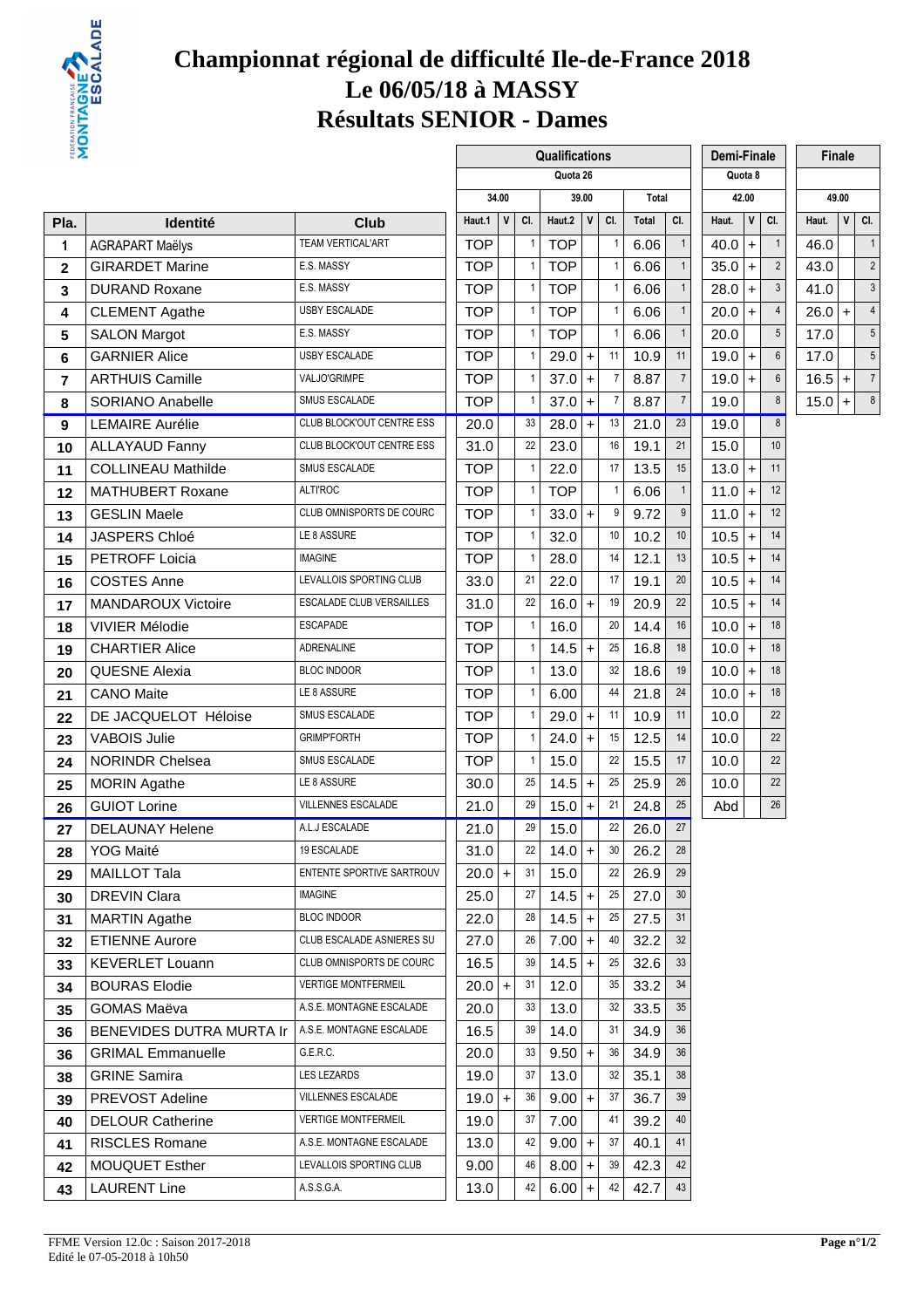# **Championnat régional de difficulté Ile-de-France 2018 Le 06/05/18 à MASSY Résultats SENIOR - Dames**

|      |                             |                             |        |       |     | <b>Qualifications</b> |              |     |       |     | Demi-Finale |                |     |       | <b>Finale</b>  |     |
|------|-----------------------------|-----------------------------|--------|-------|-----|-----------------------|--------------|-----|-------|-----|-------------|----------------|-----|-------|----------------|-----|
|      |                             |                             |        |       |     | Quota 26              |              |     |       |     |             | Quota 8        |     |       |                |     |
|      |                             |                             |        | 34.00 |     |                       | 39.00        |     | Total |     |             | 42.00          |     |       | 49.00          |     |
| Pla. | <b>Identité</b>             | Club                        | Haut.1 |       | CI. | Haut.2                | $\mathbf{v}$ | CI. | Total | CI. | Haut.       | V <sub>1</sub> | CI. | Haut. | V <sub>1</sub> | CI. |
| 44   | LEJEUNE Stéphanie           | <b>VERTIGE MONTFERMEIL</b>  | 16.0   |       | 41  | 6.00                  |              | 44  | 43.1  | 44  |             |                |     |       |                |     |
| 45   | <b>ARNAULT Claire Marie</b> | ESCALADE CLUB VERSAILLES    | 12.0   |       | 45  | 6.00                  | $+$          | 42  | 43.7  | 45  |             |                |     |       |                |     |
| 46   | <b>BRIER Cathy</b>          | <b>GRIMP'FORTH</b>          | 13.0   |       | 42  | 6.00                  |              | 44  | 44.2  | 46  |             |                |     |       |                |     |
| 47   | NEILLETE Naomi              | CLUB ESCALADE VILLIERS LE B | 3.00   |       | 47  | 6.00                  |              | 44  | 46.2  | 47  |             |                |     |       |                |     |

Nb Inscrit = 47, Nb Absent = 0, Nb Abandon = 1, Nb Disqualifié = 0

Le Juge :

Le Président du Jury : Véronique SIMONNOT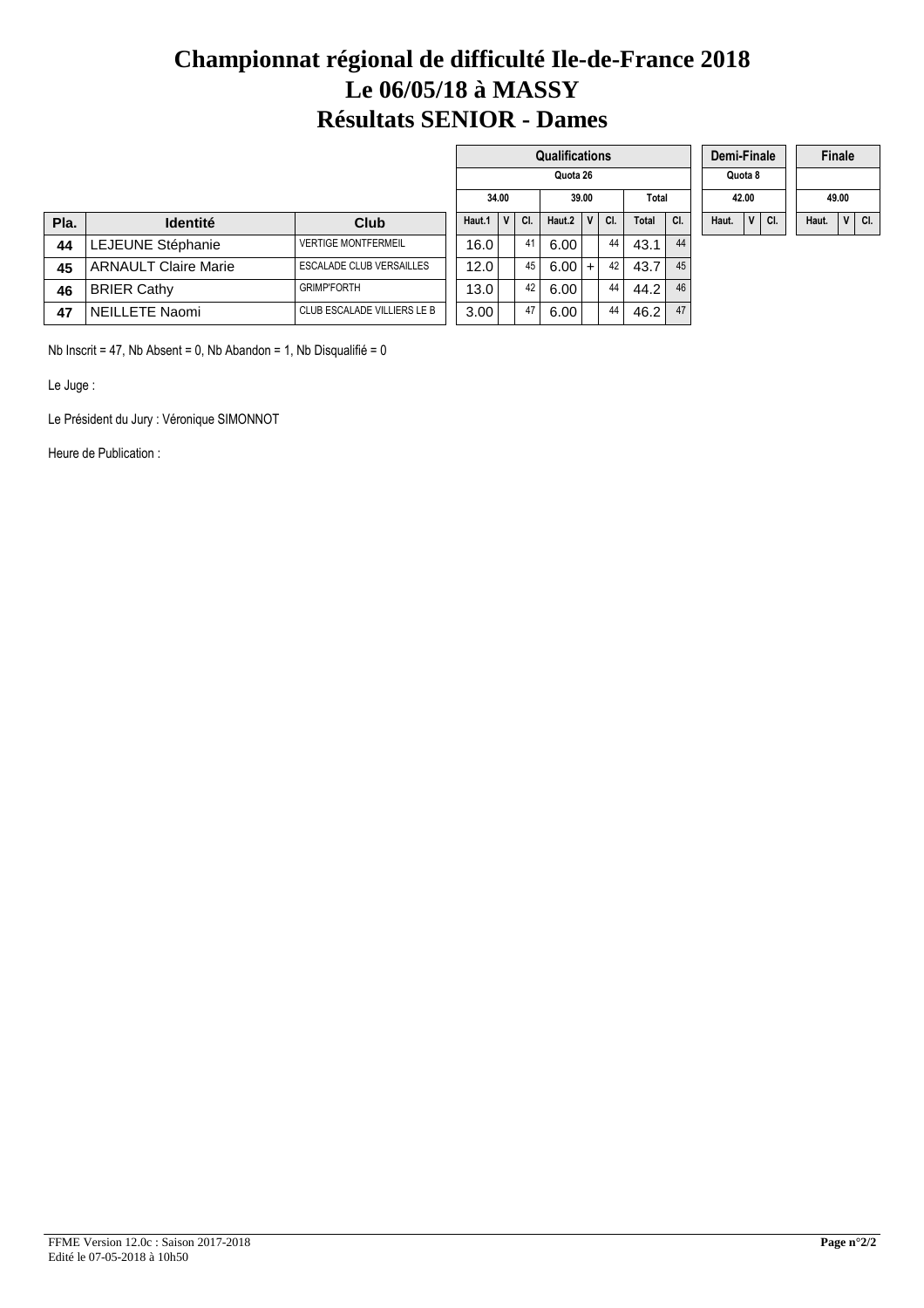

# **Championnat régional de difficulté Ile-de-France 2018 Le 06/05/18 à MASSY Résultats SENIOR - Hommes**

| <b>EDER</b>             |                               |                                  |                                                         |            |           |              | Qualifications |   |                |       |                 | <b>Demi-Finale</b> |              |                |            | Finale       |                |
|-------------------------|-------------------------------|----------------------------------|---------------------------------------------------------|------------|-----------|--------------|----------------|---|----------------|-------|-----------------|--------------------|--------------|----------------|------------|--------------|----------------|
|                         |                               |                                  | Quota 26<br>Quota 8<br>33.00<br>50.00<br>44.00<br>Total |            |           |              |                |   |                |       |                 |                    |              |                |            |              |                |
|                         |                               |                                  |                                                         |            |           |              |                |   |                |       |                 |                    |              |                |            | 40.00        |                |
| Pla.                    | <b>Identité</b>               | Club                             |                                                         | Haut.1     | V         | CI.          | Haut.2         | V | CI.            | Total | CI.             | Haut.              | $\mathsf{v}$ | CI.            | Haut.      | $\mathsf{V}$ | CI.            |
| 1                       | HANSSENS Stéphane             | CLUB BLOCK'OUT CENTRE ESS        |                                                         | <b>TOP</b> |           |              | <b>TOP</b>     |   | $\mathbf{1}$   | 3.87  | $\mathbf{1}$    | <b>TOP</b>         |              | $\mathbf{1}$   | <b>TOP</b> |              | $\overline{1}$ |
| $\mathbf 2$             | <b>LEMAIRE Adrien</b>         | CLUB BLOCK'OUT CENTRE ESS        |                                                         | <b>TOP</b> |           | 1            | <b>TOP</b>     |   | $\overline{1}$ | 3.87  | $\mathbf{1}$    | <b>TOP</b>         |              | $\mathbf{1}$   | $29.0 +$   |              | $\tilde{z}$    |
| $\mathbf{3}$            | <b>DEU Cédric</b>             | E.S. MASSY                       |                                                         | <b>TOP</b> |           |              | 23.0           |   | $\overline{7}$ | 7.98  | $\overline{7}$  | 28.5               |              | $\bf 8$        | $29.0 +$   |              | $\tilde{2}$    |
| 4                       | <b>BOCKET Damien</b>          | <b>VERTIGE MONTFERMEIL</b>       |                                                         | <b>TOP</b> |           | $\mathbf{1}$ | $28.0 +$       |   | $\overline{4}$ | 5.81  | $\overline{4}$  | 42.0               |              | $\overline{5}$ | $23.0 +$   |              | $\overline{4}$ |
| 5                       | <b>GAGNEUX Pascal</b>         | SMUS ESCALADE                    |                                                         | $42.0 +$   |           | 15           | 23.0           |   | $\overline{7}$ | 11.6  | 15              | 42.0               | $+$          | $\mathfrak{Z}$ | $21.0 +$   |              | 5              |
| 6                       | <b>CHABRIER Killian</b>       | CLUB BLOCK'OUT CENTRE ESS        |                                                         | <b>TOP</b> |           |              | $28.0 +$       |   | 4              | 5.81  | $\overline{4}$  | 37.0               | $+$          | $6\,$          | 21.0       |              | $\epsilon$     |
| $\overline{\mathbf{r}}$ | <b>DELMOTTE Ludovic</b>       | <b>USBY ESCALADE</b>             |                                                         | <b>TOP</b> |           | 1            | $18.0 +$       |   | 15             | 10.7  | 13              | 30.0               | $\ddot{}$    | $\overline{7}$ | $9.00$ +   |              | $\overline{7}$ |
| 8                       | <b>ALEGOET Michael</b>        | CLUB OMNISPORTS DE COURC         |                                                         | <b>TOP</b> |           | 1            | 23.0           |   | $\overline{7}$ | 7.98  | $\overline{7}$  | 28.5               |              | $\bf 8$        | 9.00       |              | $\epsilon$     |
| 9                       | <b>LEMETTRE Sylvain</b>       | E.S. MASSY                       |                                                         | <b>TOP</b> |           |              | <b>TOP</b>     |   | $\overline{1}$ | 3.87  | $\mathbf{1}$    | 42.0               | $+$          | $\mathfrak{Z}$ | 8.00       |              | $\mathbf{c}$   |
| 10                      | <b>DESESPRINGALLE Edouard</b> | E.S. MASSY                       |                                                         | <b>TOP</b> |           |              | 22.0           |   | 11             | 9.08  | 9               | 28.0               |              | 10             |            |              |                |
| 11                      | <b>FLORENTIN Maxime</b>       | ESCALADE CLUB VERSAILLES         |                                                         | <b>TOP</b> |           |              | $20.0$ +       |   | 12             | 9.49  | 10              | 27.0               | $\ddot{}$    | 11             |            |              |                |
| 12                      | <b>BROSSIER Mathis</b>        | E.S. MASSY                       |                                                         | <b>TOP</b> |           | $\mathbf{1}$ | 20.0           |   | 13             | 10.0  | 11              | 27.0               | $+$          | 11             |            |              |                |
| 13                      | <b>ECHIFFRE Adrien</b>        | <b>ATOUTPRISES</b>               |                                                         | 42.0       | $\ddot{}$ | 15           | 23.0           |   | $\overline{7}$ | 11.6  | 15              | 27.0               | $\ddot{}$    | 11             |            |              |                |
| 14                      | <b>JULLIEN Christophe</b>     | <b>ADRENALINE</b>                |                                                         | 26.0       |           | 21           | $16.0 +$       |   | 17             | 19.4  | 18              | 27.0               | $+$          | 11             |            |              |                |
| 15                      | <b>BAYLE Remi</b>             | LE 8 ASSURE                      |                                                         | <b>TOP</b> |           |              | 28.0           |   | 6              | 6.71  | $6\phantom{.}6$ | 27.0               |              | 15             |            |              |                |
| 16                      | TAVIAUX Sylvain               | ASSOCIATION VINCENNOISE D'E      |                                                         | $42.0 +$   |           | 15           | $8.50 +$       |   | 22             | 18.9  | 17              | 27.0               |              | 15             |            |              |                |
| 17                      | <b>CHARIOT Thomas</b>         | ENTENTE SPORTIVE SARTROUV        |                                                         | $40.0 +$   |           | 18           | 7.00           |   | 31             | 24.1  | 22              | 20.0               | $\ddot{}$    | 17             |            |              |                |
| 18                      | <b>TERESTCHENKO Pierre</b>    | E.S. MASSY                       |                                                         | 26.0       |           | 21           | 7.00           |   | 31             | 26.4  | 26              | 20.0               | $\ddot{}$    | 17             |            |              |                |
| 19                      | <b>MUQUET Franck</b>          | <b>AGRIPPINE</b>                 |                                                         | <b>TOP</b> |           | $\mathbf{1}$ | $18.0 +$       |   | 15             | 10.7  | 13              | 20.0               |              | 19             |            |              |                |
| 20                      | <b>DELFOUR Melvin</b>         | A.S.S.G.A.                       |                                                         | <b>TOP</b> |           |              | 20.0           |   | 13             | 10.0  | 11              | 18.0               | $+$          | 20             |            |              |                |
| 21                      | <b>TOMAZIC Nolan</b>          | <b>VERTIGE MONTFERMEIL</b>       |                                                         | 25.0       | $+$       | 23           | $16.0 +$       |   | 17             | 20.0  | 19              | 18.0               | $+$          | 20             |            |              |                |
| 22                      | <b>GROUSSET Nicolas</b>       | LE DAHU                          |                                                         | 26.0       | $\ddot{}$ | 19           | 8.50           |   | 24             | 22.5  | 20              | 18.0               | $+$          | 20             |            |              |                |
| 23                      | <b>VENTURA Anthony</b>        | LEVALLOIS SPORTING CLUB          |                                                         | 26.0       | $+$       | 19           | 7.00           |   | 31             | 25.1  | 23              | 18.0               | $+$          | 20             |            |              |                |
| 24                      | <b>YVOREL Florian</b>         | A.S.E. MONTAGNE ESCALADE         |                                                         | $21.0 +$   |           | 28           | 15.0           |   | 19             | 23.0  | 21              | 12.0               |              | 24             |            |              |                |
| 25                      | <b>GERARD Damien</b>          | AULNAY GRIMPE                    |                                                         | 18.0       |           | 31           | $10.0 +$       |   | 21             | 25.5  | 24              | 7.50               | $+$          | 25             |            |              |                |
| 26                      | <b>FIAT Pierre François</b>   | PANTIN ESCALADE                  |                                                         | 17.0       | $+$       | 32           | 11.0           |   | 20             | 25.6  | 25              | Abd                |              | 26             |            |              |                |
| 27                      | <b>BAYET Raphaël</b>          | <b>ESCAPADE</b>                  |                                                         | 22.0       |           | 27           | 8.50           |   | 24             | 26.5  | 27              |                    |              |                |            |              |                |
| 28                      | ALLEOS Loïc                   | <b>IMAGINE</b>                   |                                                         | 24.0       | $\ddot{}$ | 24           | 8.00           |   | 29             | 26.8  | 28              |                    |              |                |            |              |                |
| 28                      | <b>LEPELTIER Matéo</b>        | ENTENTE SPORTIVE SARTROUV        |                                                         | $24.0 +$   |           | 24           | 8.00           |   | 29             | 26.8  | 28              |                    |              |                |            |              |                |
| 30                      | MALEZIEUX Guillaume           | A.S.S.G.A.                       |                                                         | $15.0 +$   |           | 35           | $8.50 +$       |   | 22             | 28.0  | 30 <sup>°</sup> |                    |              |                |            |              |                |
| 31                      | <b>HAMEL David</b>            | E3                               |                                                         | $20.0$ +   |           | 29           | $6.00 +$       |   | 35             | 31.8  | 31              |                    |              |                |            |              |                |
| 32                      | <b>GUET Nicolas</b>           | <b>CLUB ESCALADE BEAUMONTOIS</b> |                                                         | $10.0 +$   |           | 40           | 8.50           |   | 24             | 32.2  | 32              |                    |              |                |            |              |                |
| 33                      | <b>YVOREL Emile</b>           | <b>ALTI'ROC</b>                  |                                                         | $9.00 +$   |           | 41           | 8.50           |   | 24             | 32.8  | 33              |                    |              |                |            |              |                |
| 34                      | <b>BAUBEAU Thomas</b>         | A.S.E. MONTAGNE ESCALADE         |                                                         | $22.0 +$   |           | 26           | 4.00           |   | 41             | 33.0  | 34              |                    |              |                |            |              |                |
| 35                      | LE BIHAN Loïc                 | VILLENNES ESCALADE               |                                                         | $7.00 +$   |           | 44           | 8.50           |   | 24             | 33.8  | 35              |                    |              |                |            |              |                |
| 36                      | <b>LEGRAND Xavier</b>         | LE 8 ASSURE                      |                                                         | $11.0 +$   |           | 37           | 7.00           |   | 31             | 34.9  | 36              |                    |              |                |            |              |                |
| 37                      | <b>CORLOUER Arthur</b>        | A.S.S.G.A.                       |                                                         | $17.0 +$   |           | 32           | 6.00           |   | 36             | 35.1  | 37              |                    |              |                |            |              |                |
| 37                      | <b>FAUCHEUX Julien</b>        | SMUS ESCALADE                    |                                                         | $17.0 +$   |           | 32           | 6.00           |   | 36             | 35.1  | 37              |                    |              |                |            |              |                |
| 39                      | <b>BRAGUE Valentin</b>        | ESCALADE CLUB VERSAILLES         |                                                         | $18.0 +$   |           | 30           | 4.00           |   | 41             | 35.5  | 39              |                    |              |                |            |              |                |
| 40                      | PINTO David                   | ADRENALINE                       |                                                         | $12.0 +$   |           | 36           | 6.00           |   | 36             | 36.7  | 40              |                    |              |                |            |              |                |
| 41                      | <b>SCHUMACHER Pascal</b>      | A.S.E. MONTAGNE ESCALADE         |                                                         | 11.0       |           | 39           | 6.00           |   | 36             | 38.2  | 41              |                    |              |                |            |              |                |
| 42                      | <b>MULLET Yann</b>            | LE DAHU                          |                                                         | $11.0 +$   |           | 37           | $5.00 +$       |   | 40             | 38.7  | 42              |                    |              |                |            |              |                |
| 43                      | <b>JEZEQUEL Pierre</b>        | CLUB ESCALADE ASNIERES SU        |                                                         | 9.00       | $+$       | 41           | 4.00           |   | 41             | 41.7  | 43              |                    |              |                |            |              |                |